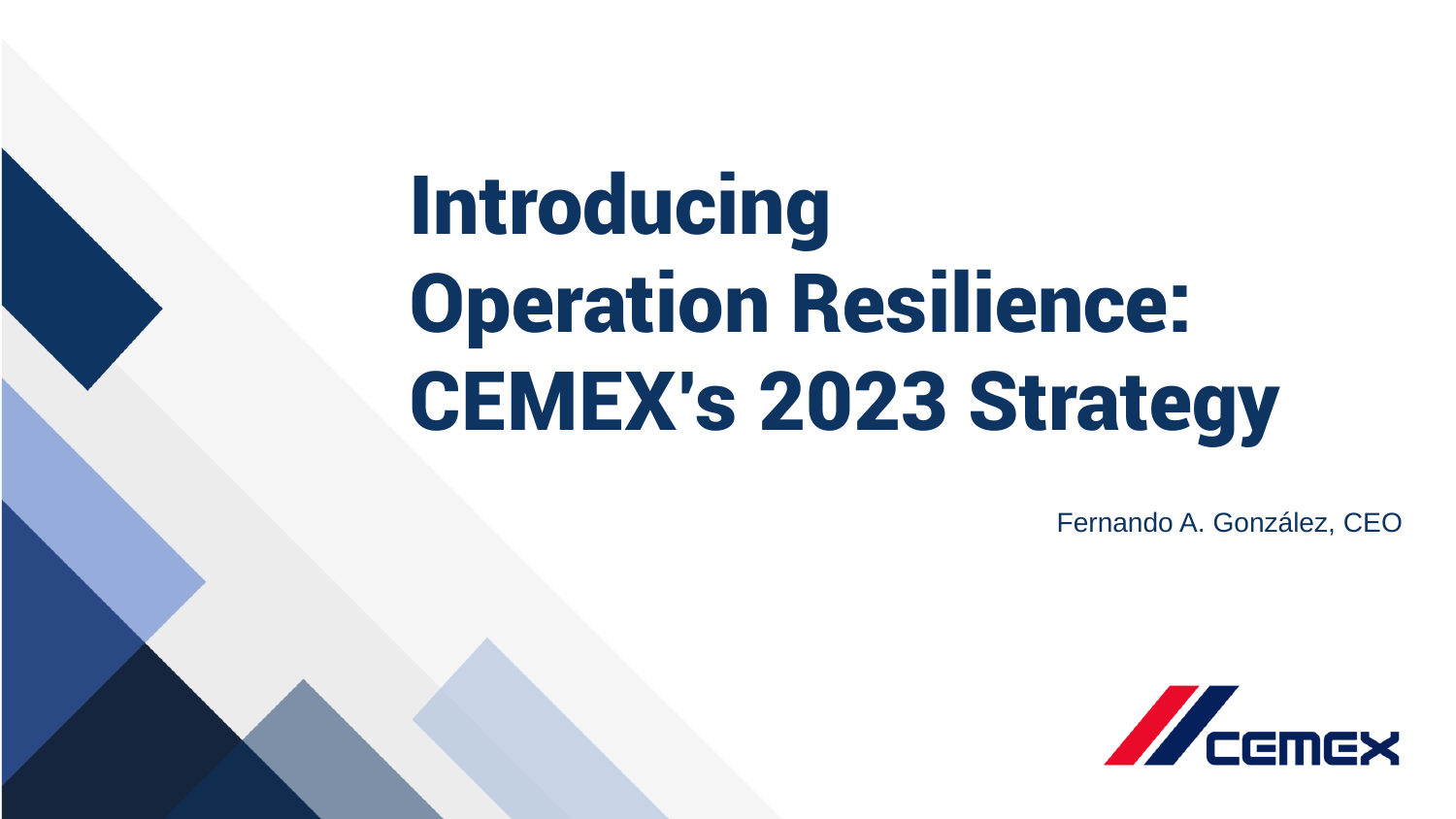This presentation contains, and the reports we will file in the future may contain, forward-looking statements within the meaning of the U.S. federal securities laws. We intend for these forward-looking statements to be covered by the safe harbor provisions for forward-looking statements within the meaning of the U.S. federal securities laws. In some cases, these statements can be identified by the use of forward-looking words such as "may," "assume," "might," "should," "could," "continue," "would," "can," "consider," "anticipate," "estimate," "expect," "envision," "plan," "believe," "foresee," "predict," "potential," "target," "strategy," "intend" or other similar words. These forward-looking statements reflect, as of the date such forward-looking statements are made, or unless otherwise indicated, our current expectations and projections about future events based on our knowledge of present facts and circumstances and assumptions about future events. These statements necessarily involve risks and uncertainties that could cause actual results to differ materially from our expectations. Some of the risks, uncertainties and other important factors that could cause results to differ, or that otherwise could have an impact on us or our consolidated entities, include, among other things: the cyclical activity of the construction sector; our exposure to other sectors that impact our and our clients' businesses, such as, but not limited to, the energy sector; availability of raw materials and related fluctuating prices; competition in the markets in which we offer our products and services; general political, social, health, economic and business conditions in the markets in which we operate or that affect our operations and any significant economic, health, political or social developments in those markets, as well as any inherent risks to international operations; the regulatory environment, including environmental, tax, antitrust, and acquisition-related rules and regulations; our ability to satisfy our obligations under our material debt agreements, the indentures that govern our outstanding senior secured notes and our other debt instruments and financial obligations; the availability of short-term credit lines or working capital facilities, which can assist us in connection with market cycles; the impact of our below investment grade debt rating on our cost of capital; loss of reputation of our brands; our ability to consummate asset sales, fully integrate newly acquired businesses, achieve cost-savings from our cost-reduction initiatives, implement our global pricing initiatives for our products and generally meet our "A Stronger CEMEX" plan and "Operation Resilience" plan's initiatives; the increasing reliance on information technology infrastructure for our sales invoicing, procurement, financial statements and other processes that can adversely affect our sales and operations in the event that the infrastructure does not work as intended, experiences technical difficulties or is subjected to cyber-attacks; changes in the economy that affect demand for consumer goods, consequently affecting demand for our products and services; the impact of pandemics, epidemics or outbreaks of infectious diseases and the response of governments and other third parties, including with respect to COVID-19, which have affected and may continue to adversely affect, among other matters, supply chains, international operations, availability of liquidity, investor confidence and consumer spending, as well as availability of, and demand for, our products and services; weather conditions, including but not limited to, excessive rain and snow, and disasters such as earthquakes and floods; trade barriers, including tariffs or import taxes and changes in existing trade policies or changes to, or withdrawals from, free trade agreements, including the USMCA, if it comes into effect, and NAFTA, while it is in effect, both of which Mexico is a party to; terrorist and organized criminal activities as well as geopolitical events; declarations of insolvency or bankruptcy, or becoming subject to similar proceedings; natural disasters and other unforeseen events (including global health hazards such as COVID-19); and other risks and uncertainties described in CEMEX's public filings. Readers are urged to read this presentation and carefully consider the risks, uncertainties and other factors that affect our business. The information contained in this presentation is subject to change without notice, and we are not obligated to publicly update or revise forward-looking statements after the date hereof or to reflect the occurrence of anticipated or unanticipated events or circumstances. Readers should review future reports filed by CEMEX with the United States Securities and Exchange Commission. CEMEX's "A Stronger CEMEX" plan and "Operation Resilience" plan is designed based on CEMEX's current beliefs and expectations. Unless the context indicates otherwise, all references to pricing initiatives, price increases or decreases, refer to CEMEX's prices for CEMEX's products. This presentation also includes statistical data regarding the production, distribution, marketing and sale of cement, ready-mix concrete, clinker and aggregates. We generated some of this data internally, and some was obtained from independent industry publications and reports that we believe to be reliable sources. We have not independently verified this data nor sought the consent of any organizations to refer to their reports in this presentation.

> UNLESS OTHERWISE NOTED, ALL FIGURES ARE PRESENTED IN DOLLARS, BASED ON INTERNATIONAL FINANCIAL REPORTING STANDARDS, AS APPLICABLE

> > Copyright CEMEX, S.A.B. de C.V. and its subsidiaries

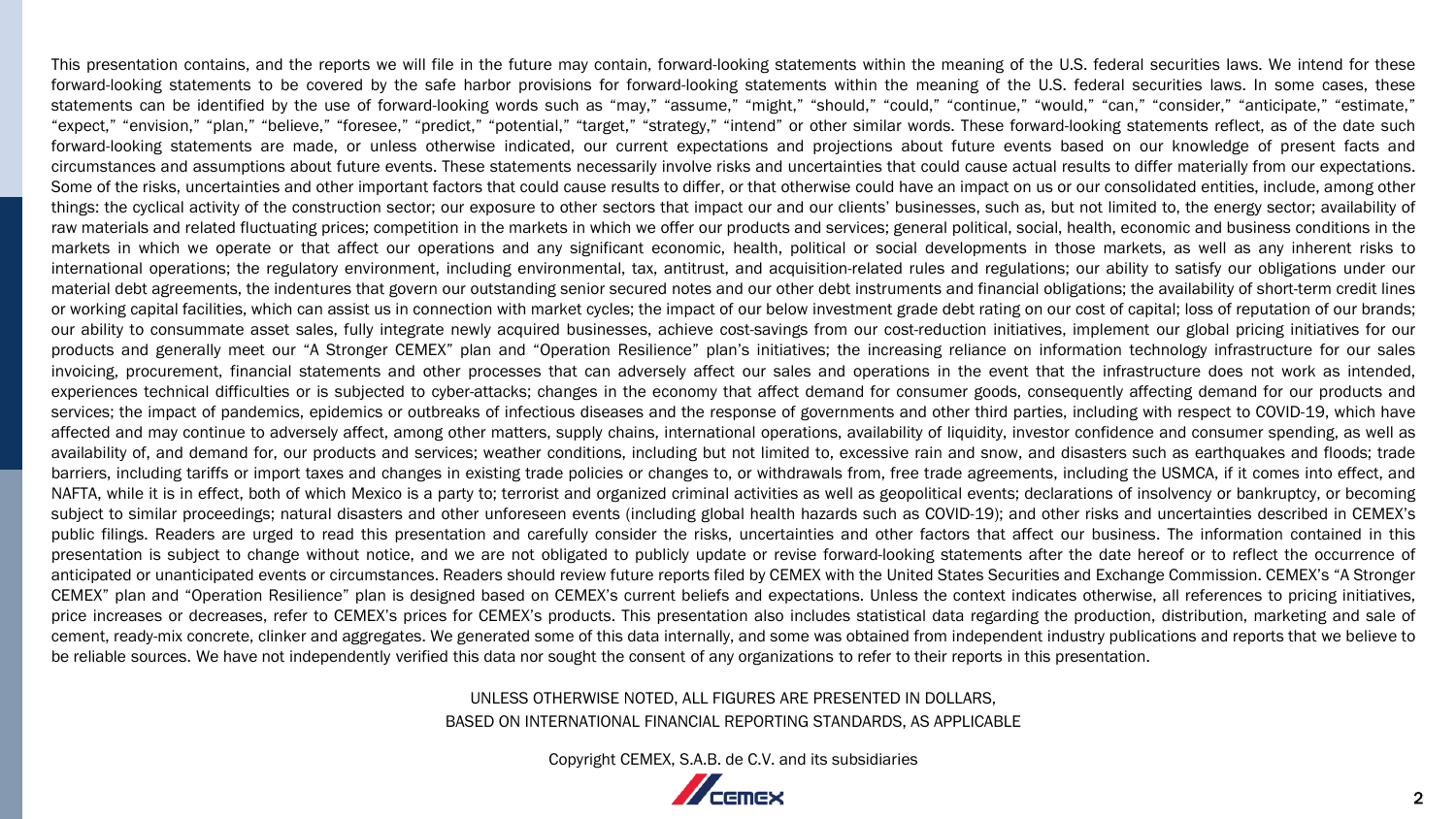### Operation Resilience: CEMEX's 2023 strategy

- Enhancing margin through operational performance and disciplined cost containment
- Optimizing our portfolio for EBITDA growth
	- Strategic asset divestments to streamline and rebalance our portfolio
	- Bolt-on investments in core businesses within our footprint
- Achieving investment grade capital structure to promote future growth
- **Leveraging sustainability as a competitive advantage**

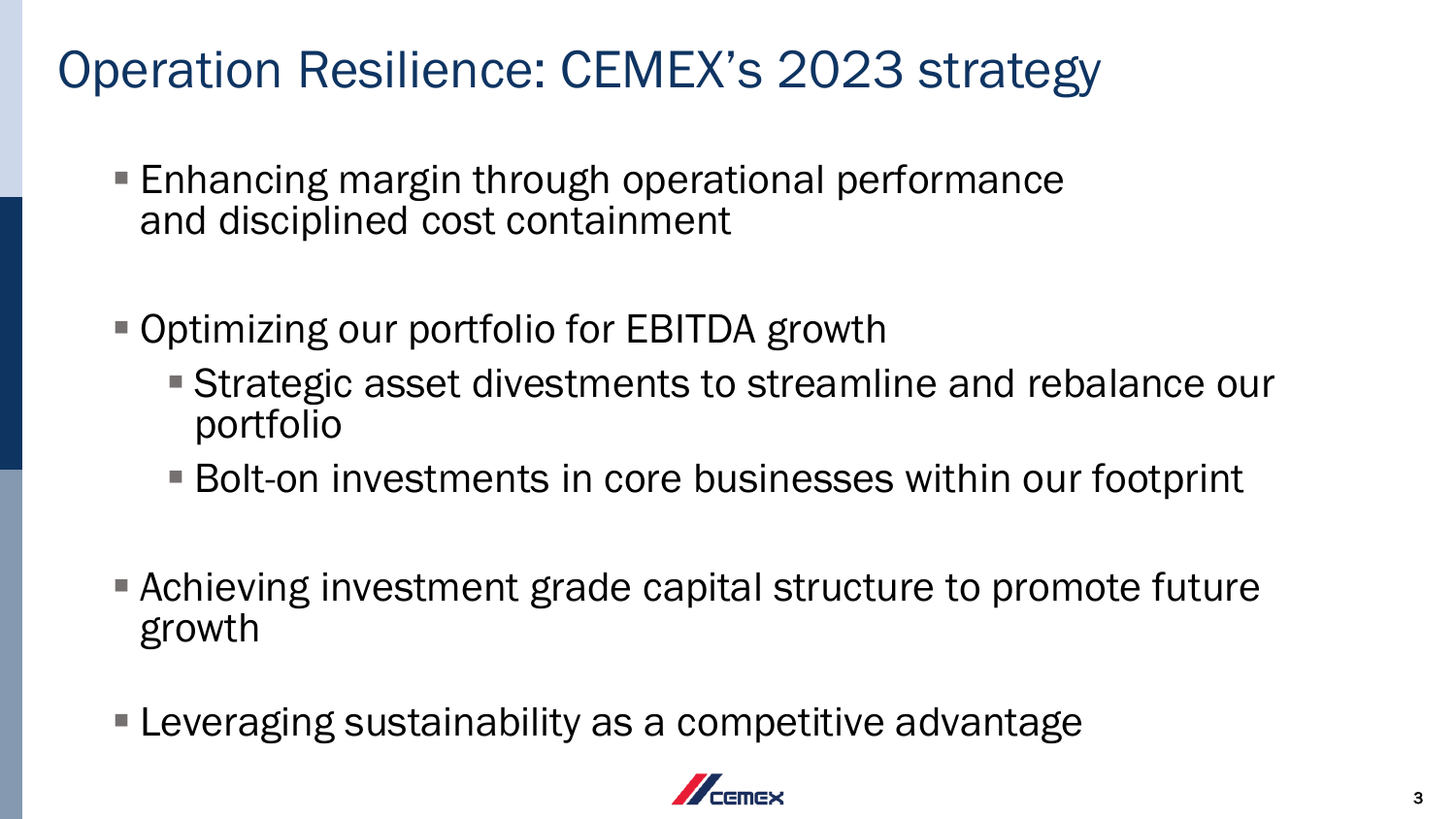# Effective response to immediate COVID-19 challenges

|    | <b>Health</b>                          | Prioritize health & safety of employees, customers<br>and community to ensure continuous operations |
|----|----------------------------------------|-----------------------------------------------------------------------------------------------------|
| MA | <b>Customer</b>                        | Improve customer experience through "One CEMEX"<br>commercial model, supported by digital platforms |
|    | <b>Financial</b><br><b>Flexibility</b> | Minimize financial risk and maintain ample liquidity                                                |

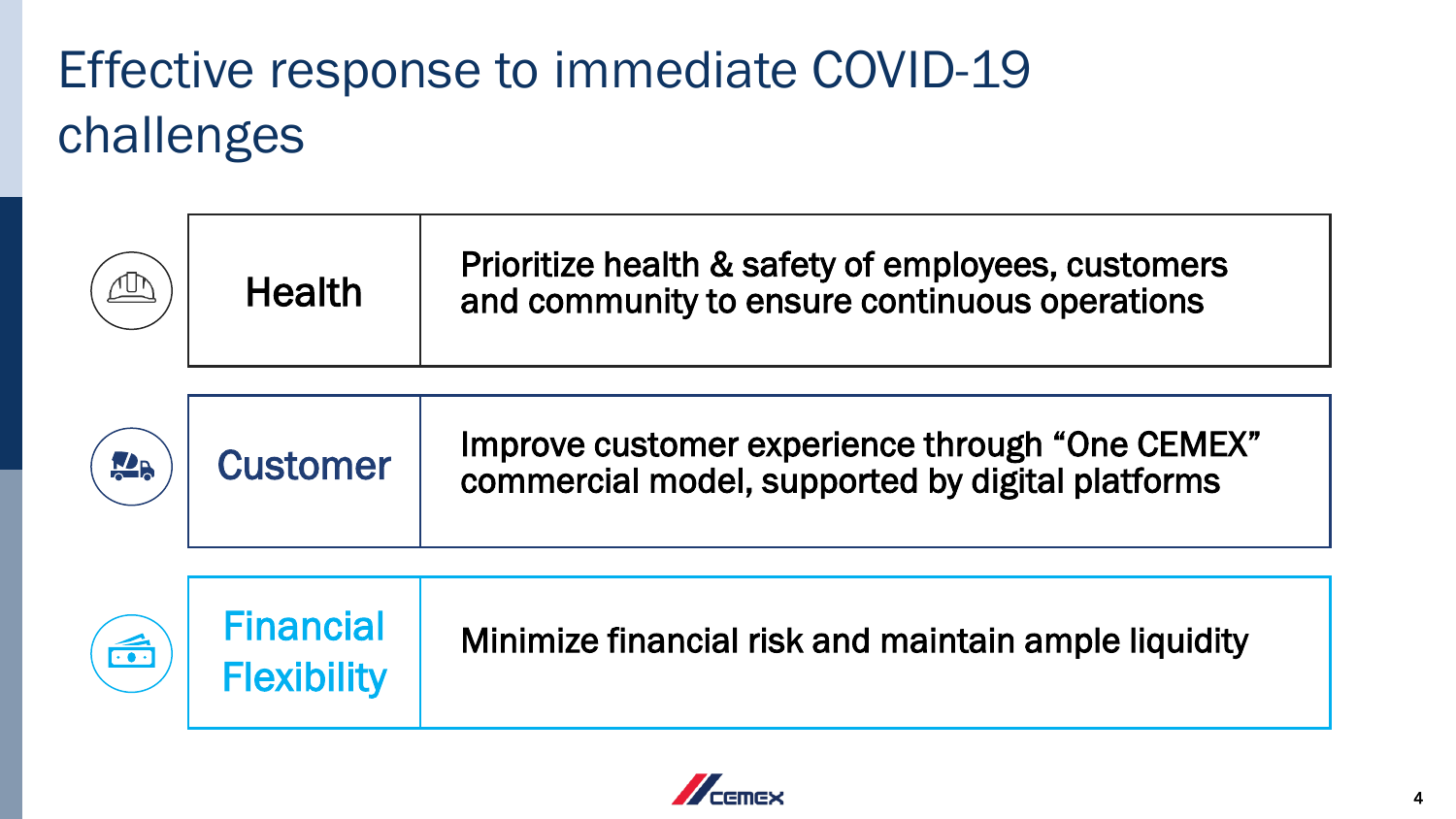# "V"-shaped recovery despite COVID-19 headwinds



V-shaped rebound in volumes coupled with pricing achievements

1) On an average daily sales basis

2) MEAA = Middle East, Africa and Asia

3) Domestic gray cement

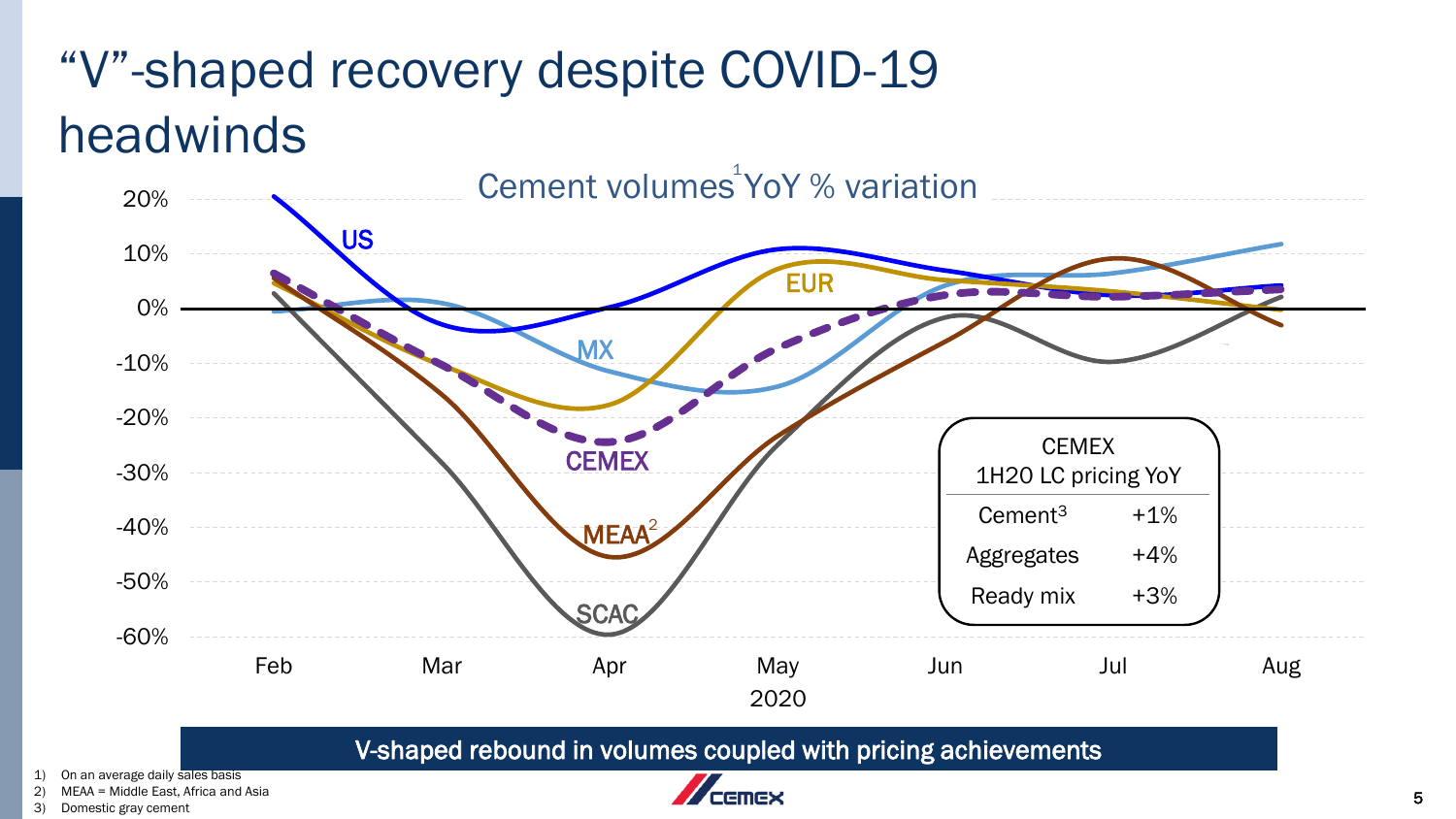# Expect stronger 2020 results with more visibility today on COVID-19 impact

#### More favorable COVID-19 market conditions

#### Decisive 2H20 management actions

FY 2020 ~US\$700M ~US\$2.35B *+4%<sup>1</sup>YoY* 3Q20 *+12%<sup>1</sup>YoY* EBITDA guidance

- Sustainable COVID measures: US\$140M of further savings in 2H20
- ~US\$3B cash redeployment towards debt repayment
- Working with banks on extending maturities
	- Expect no significant maturities until mid-2023

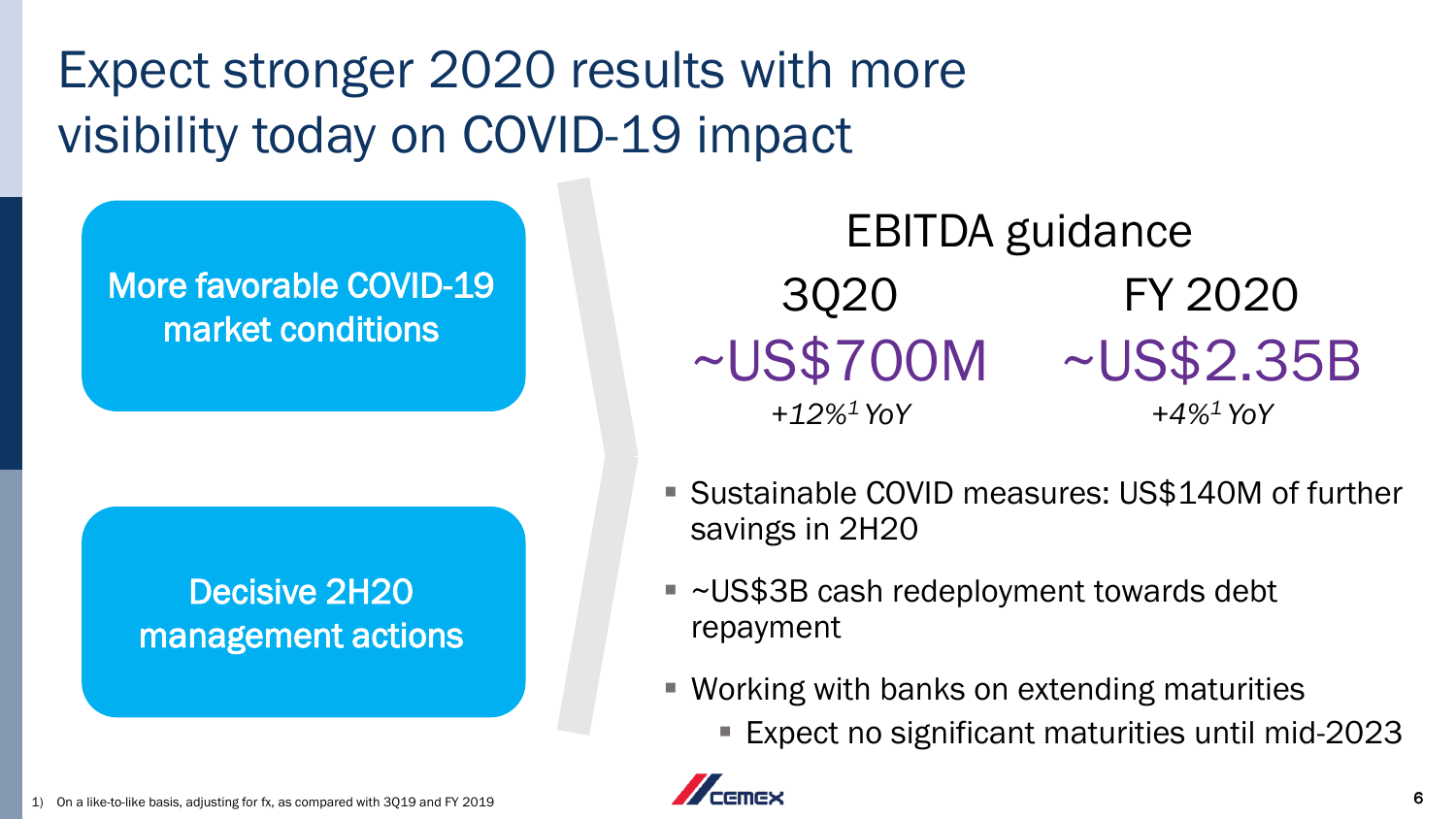# 2H20 cash redeployment to pay down ~US\$3B in debt



#### 2H20 debt pay down plan<sup>1</sup>

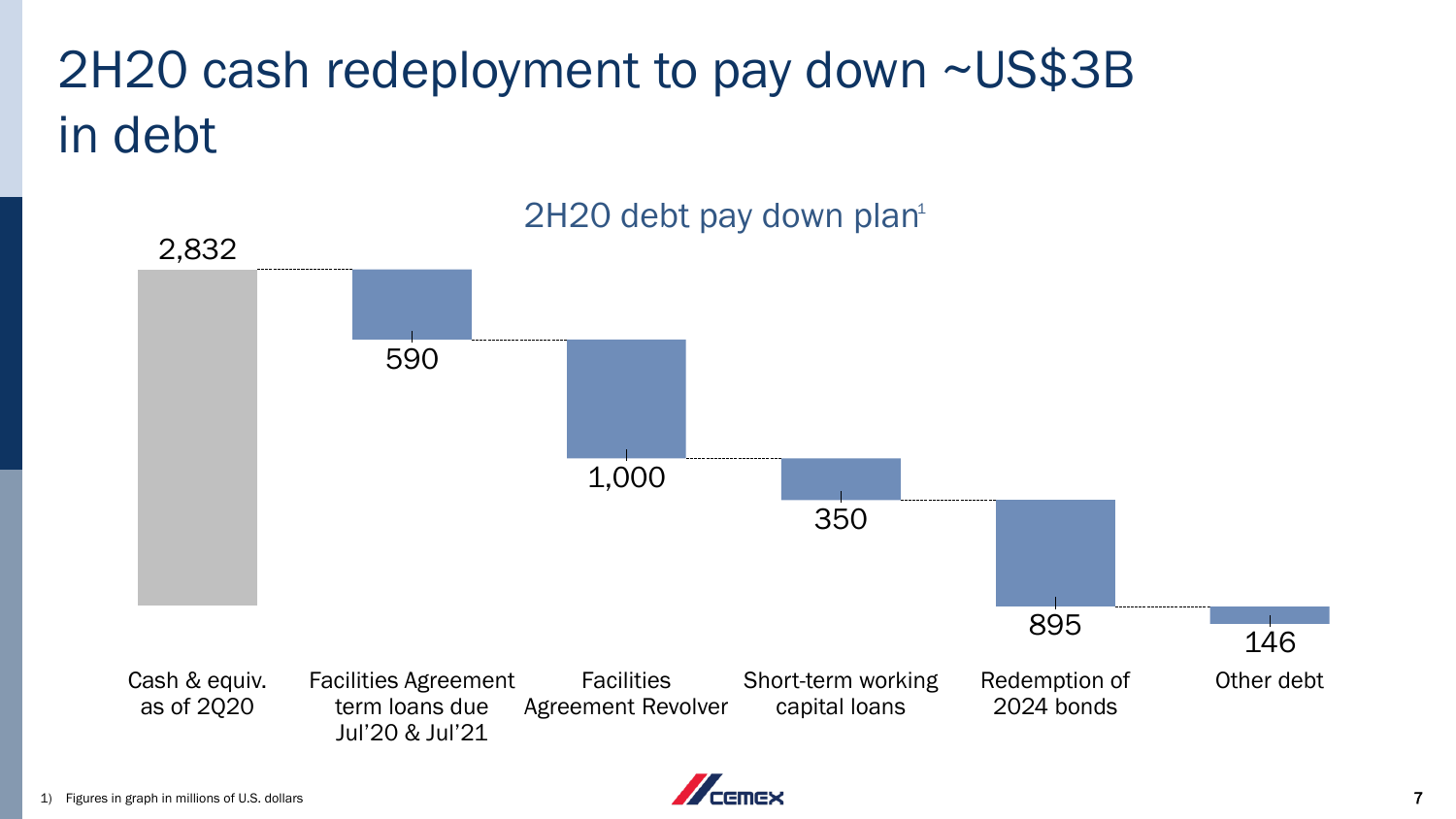### Improving upon our Bank Credit Agreement

- **US\$4B 2017 Facilities Agreement will be reduced by** ~US\$600M
- Under proposed amendment to Facilities Agreement:
	- 3-year extension of ~US\$1.1B of Term Loans from 2022 to 2025
	- 1-year extension of ~US\$1.1B Revolver from 2022 to 2023
	- **EXPENCITED Incorporates sustainability-linked metrics** 
		- One of the largest ESG sustainability-linked loans in the world
	- Redenominates ~US\$300M of previous US dollar exposure under the Term Loans to Mexican Peso and ~US\$80M to Euros
- Maintains current pricing and flexibility
	- Tightens leverage limit from 7.00x to 6.25x for next three quarters



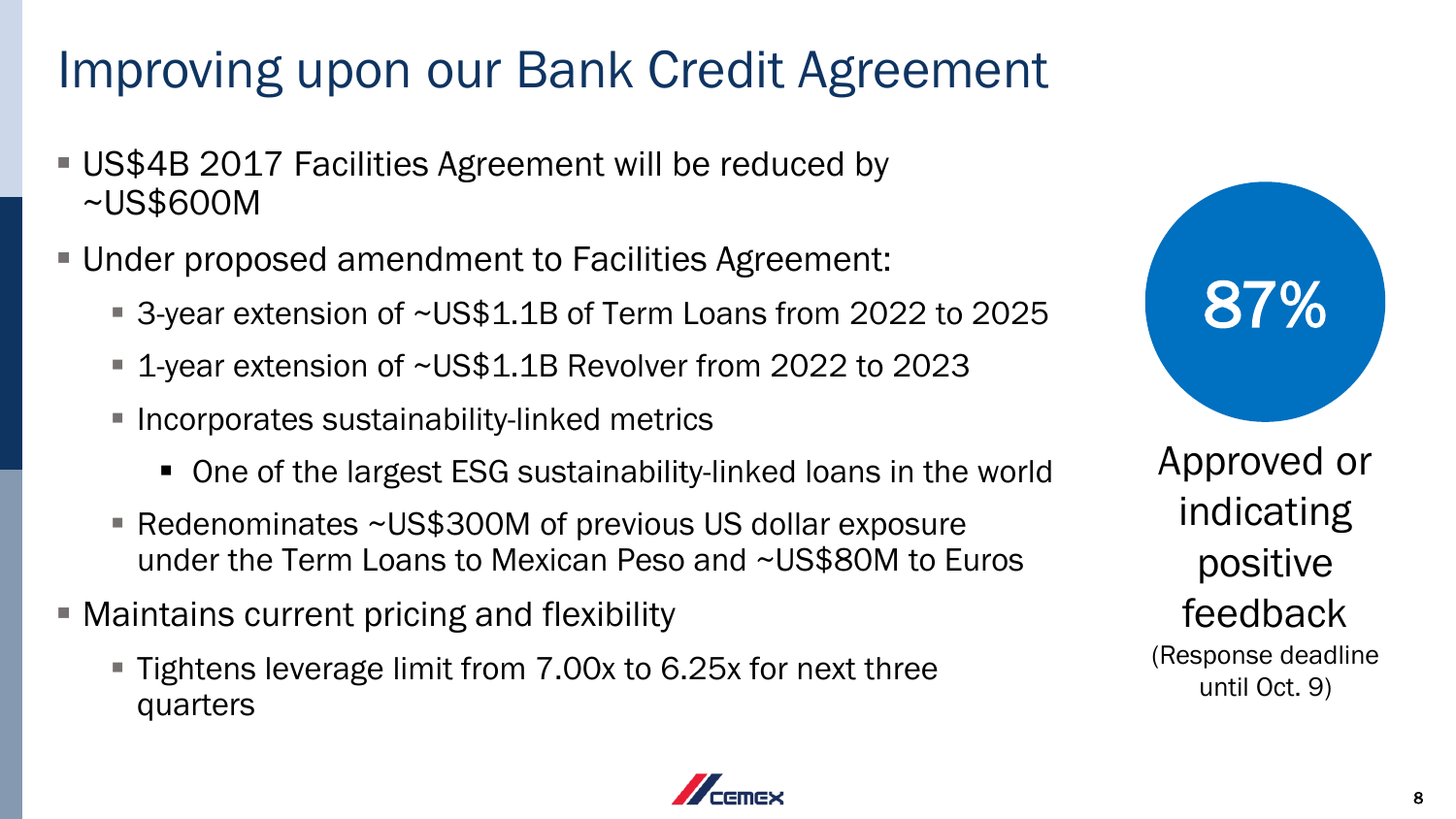# Operation Resilience provides framework for future growth

EBITDA growth through margin enhancement

Optimize our portfolio for growth

Achieve investment grade capital structure

Advance 2030 sustainability agenda

A path for maximizing shareholder value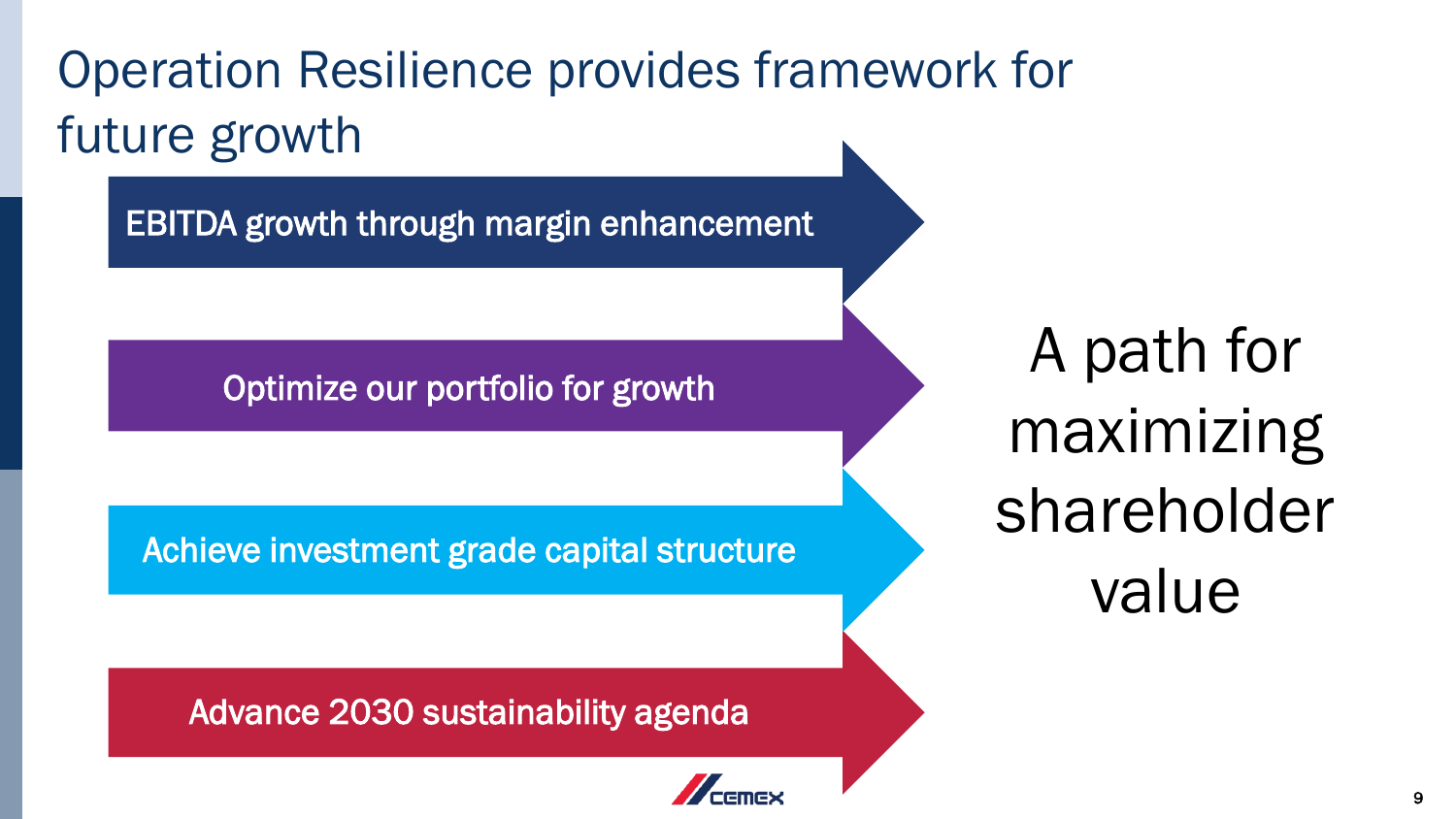### Comprehensive actions to enhance EBITDA

#### New 2020 cost reduction target of US\$280M 1



Targeting additional savings in 2021-2023

## $\geq$  20% Target EBITDA margin by 2023<sup>2</sup>

1) Figures in graph in millions of U.S. dollars

2) EBITDA margin target considering our current portfolio

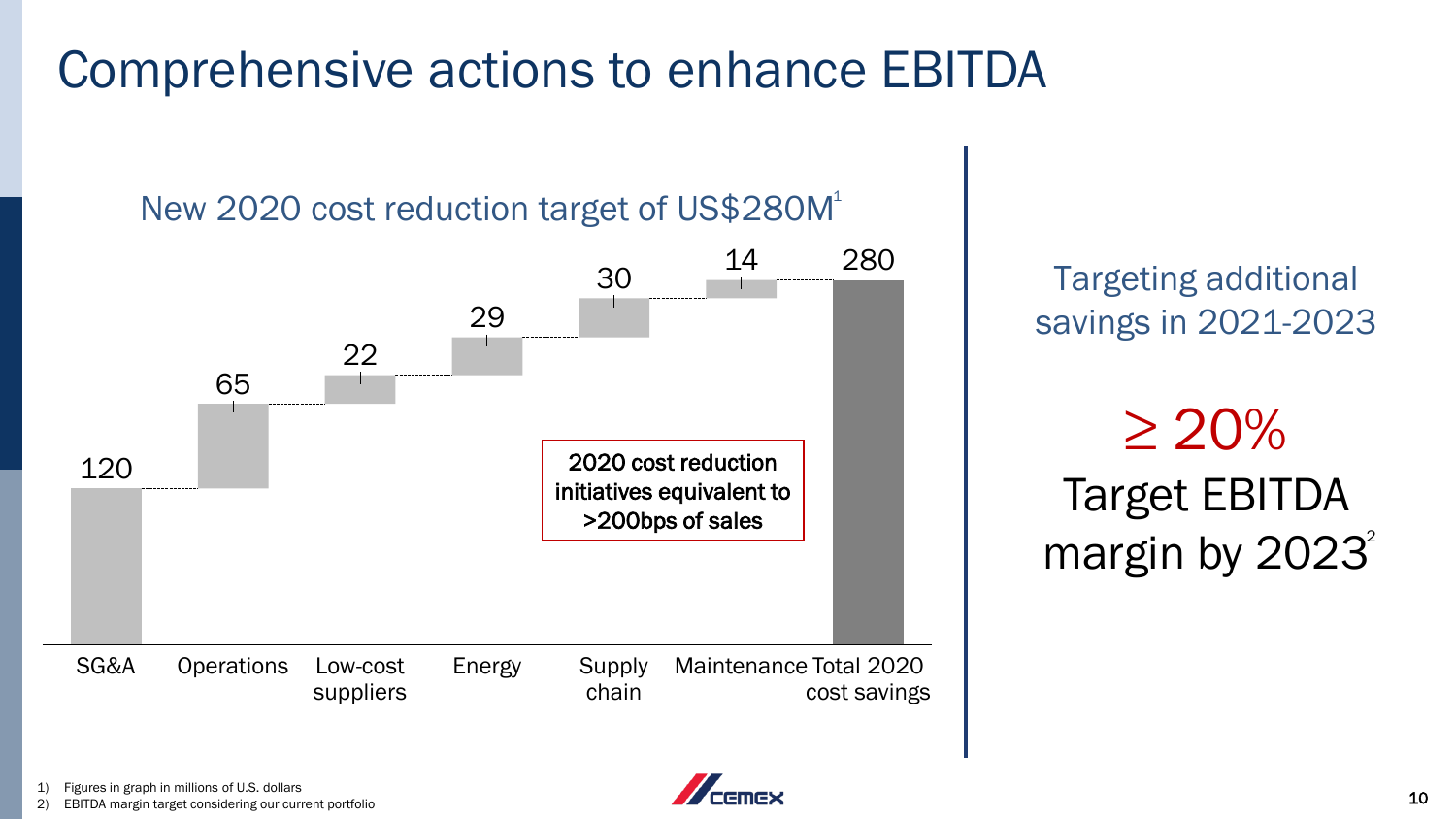### Case study: Strong performance in US

Management initiatives led to substantial EBITDA and EBITDA margin improvement



- Leveraging a strong footprint
- Expanded product offerings
- Investment in logistics and import facilities
- Switching to lower-cost fuels
- Low cost country sourcing
- Increased SG&A efficiency
- Incremental capex in high growth markets

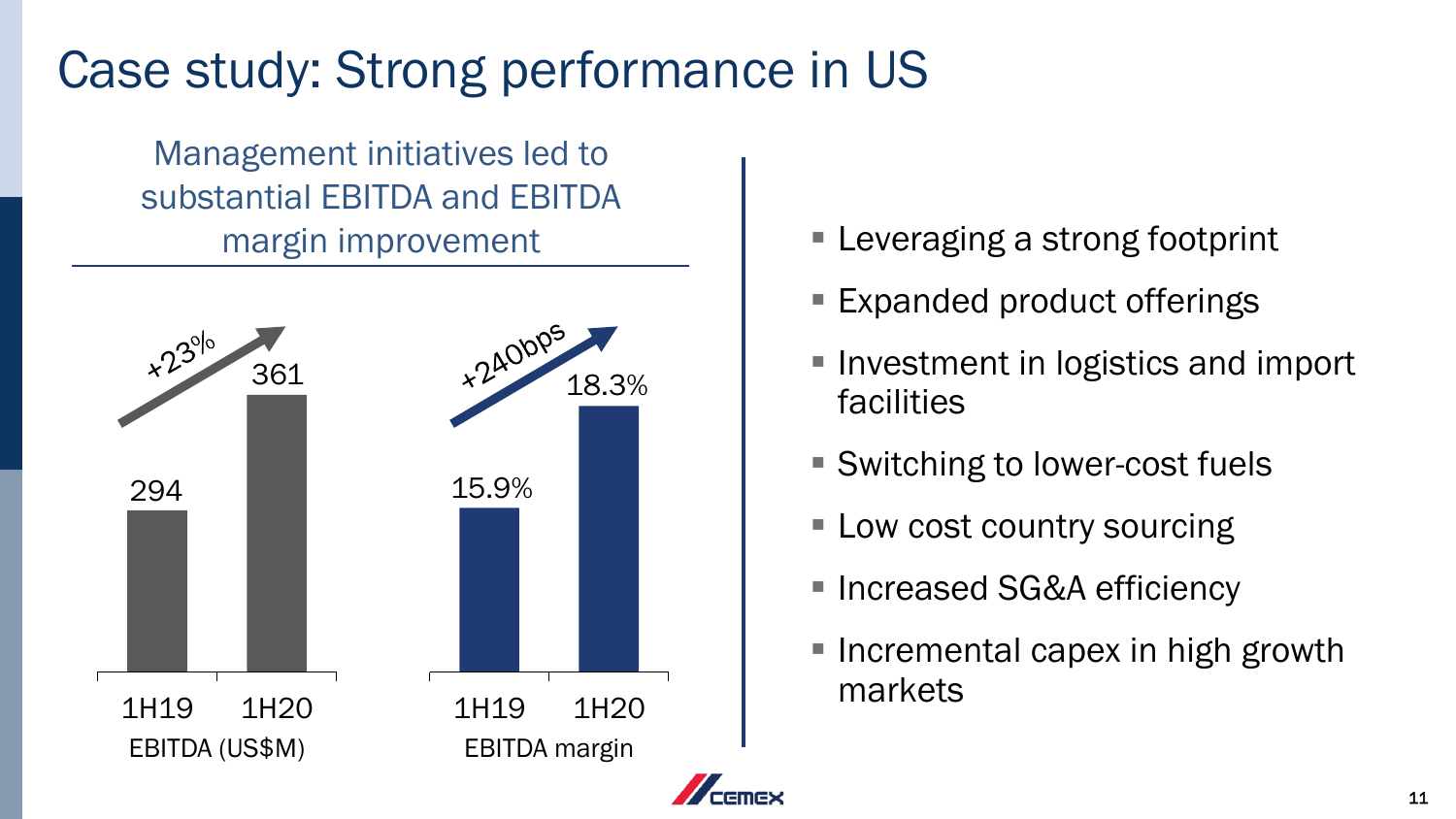### Optimizing our portfolio for growth



**Undertake strategic divestments** to streamline portfolio

- Continue to seek attractive, bolt-on investment opportunities in our markets
- **EX Construct portfolio more weighted towards US and** Europe
- Focus on vertically integrated positions in attractive metropolises
- Develop Urbanization Solutions as our fourth core business

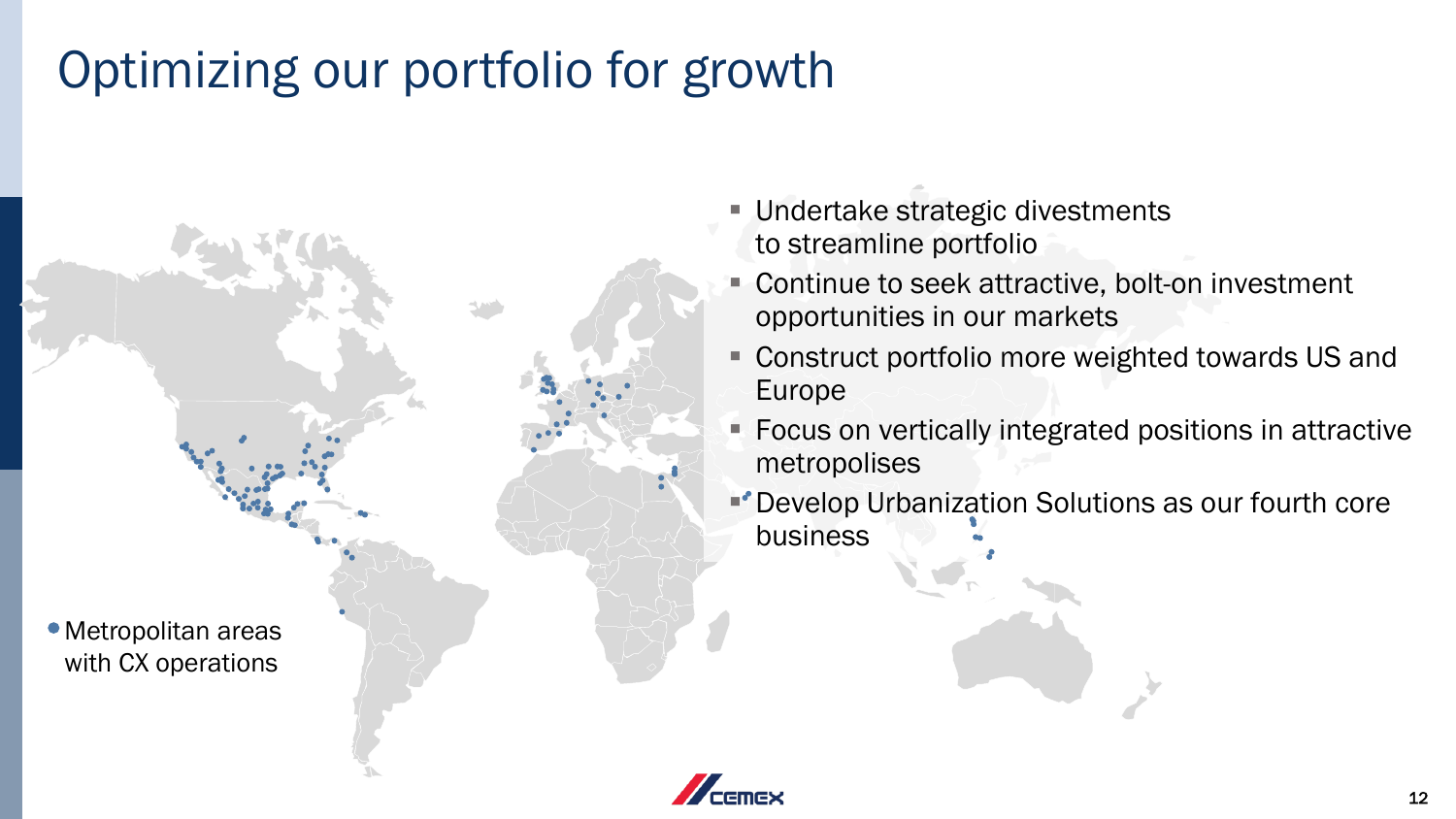### Some examples of recent investments



Investments in attractive metropolises, following a sustainable urbanization approach

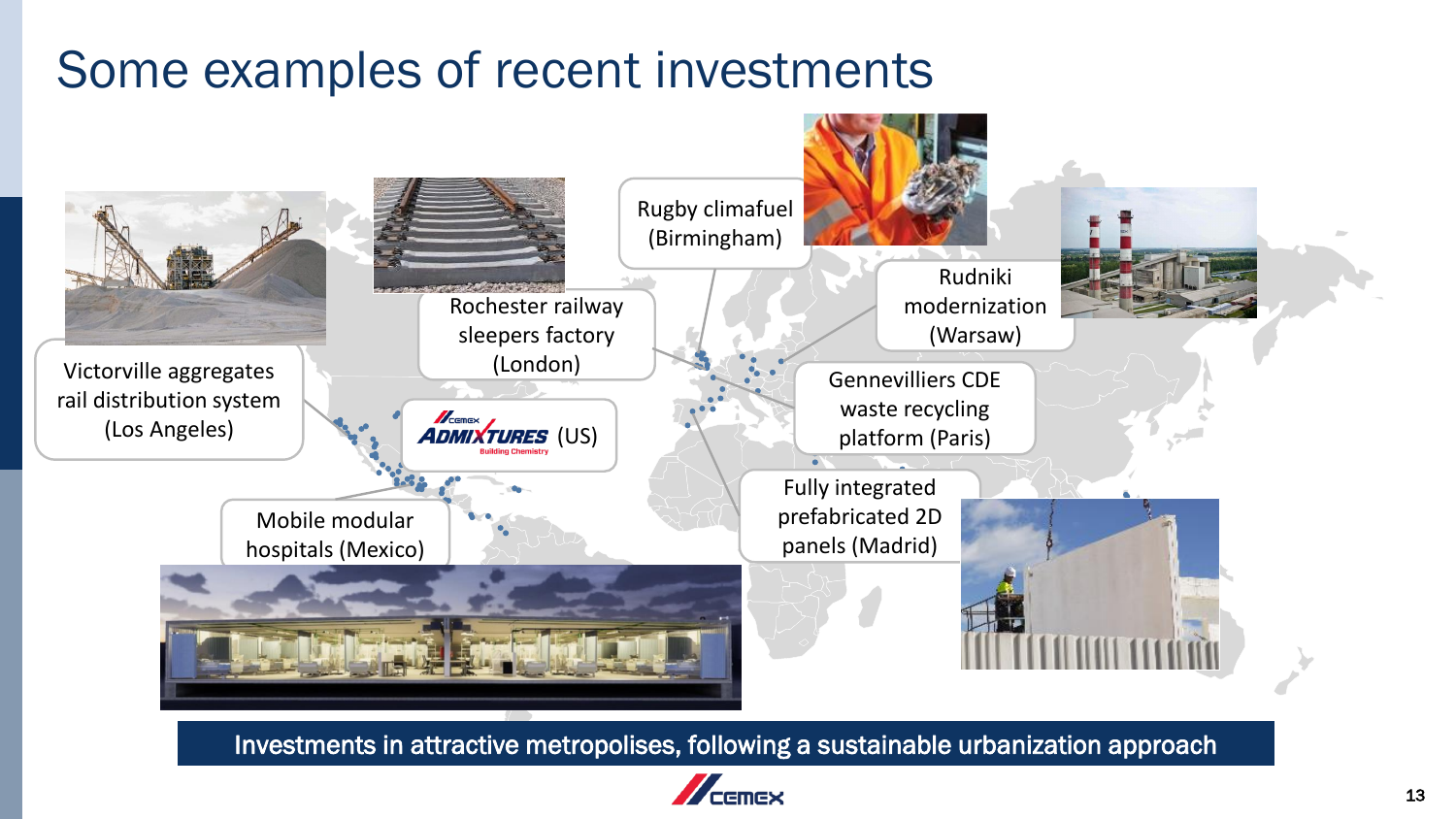Achieving investment grade capital structure remains a top priority

### $\leq$  3.0x Target net leverage by 2023

- **E** Utilize EBITDA growth, free cash flow and divestiture proceeds to improve our capital structure
- Anticipate significant reduction in net debt
- Continue active liability management program
	- Extend maturity profile
	- Minimize cost of funding
	- Better align currency of EBITDA and funding sources

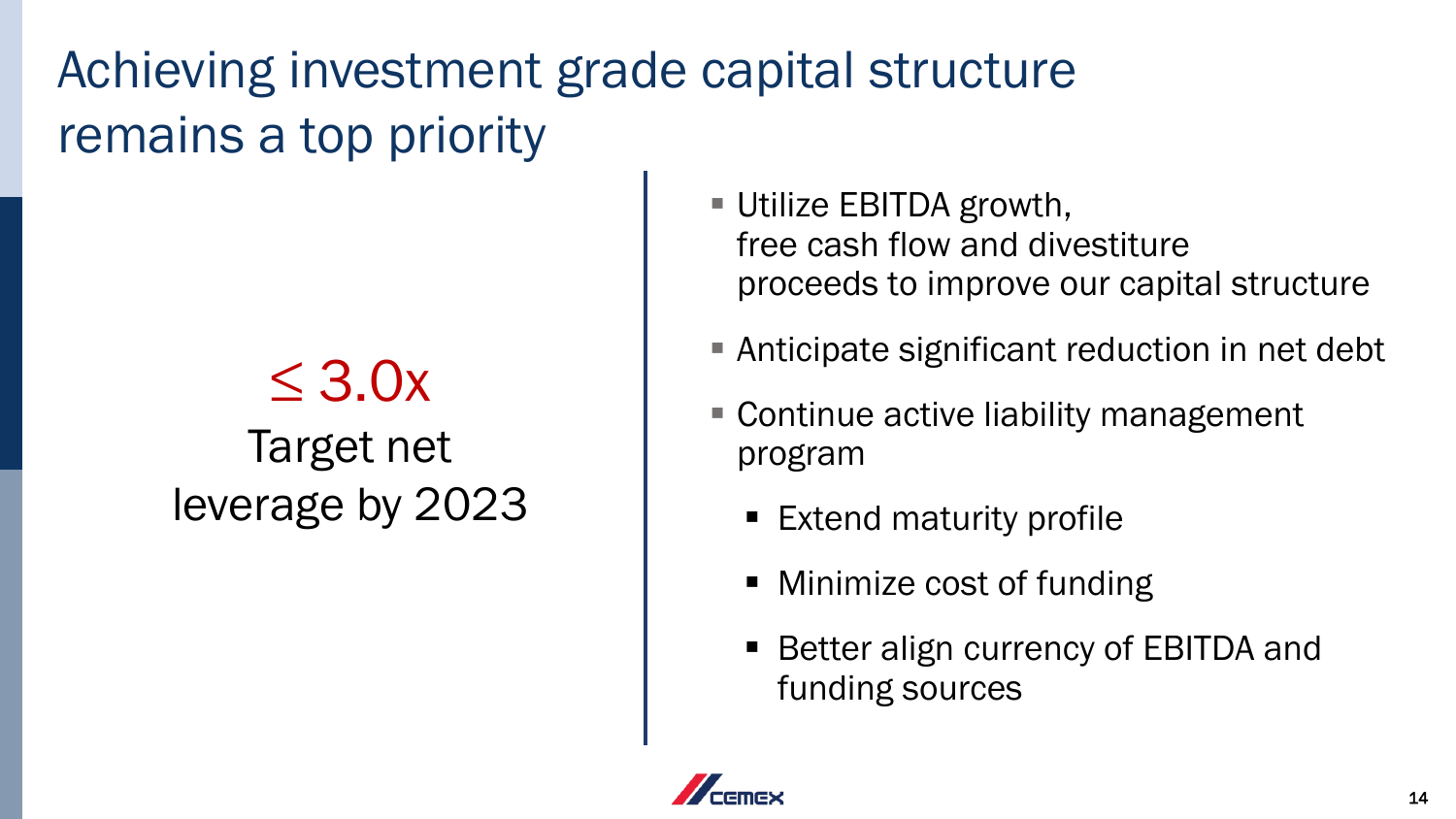#### Robust roadmap to address climate change targets G





- Reduce clinker factor
- Usage of decarbonated raw materials
- $\blacksquare$  Novel low-CO<sub>2</sub> clinkers
- Increase usage of alternative fuels
- Increase thermal efficiency



#### Deliver net zero CO<sub>2</sub> concrete

- Further contribution from 2030 cement efforts
- Carbon capture, usage and storage
- Admixtures, binders and additions in concrete
- Recycled aggregates
- Recarbonation of concrete during lifetime



#### Reduced  $CO<sub>2</sub>$  emissions by more than 22% vs. 1990 baseline

15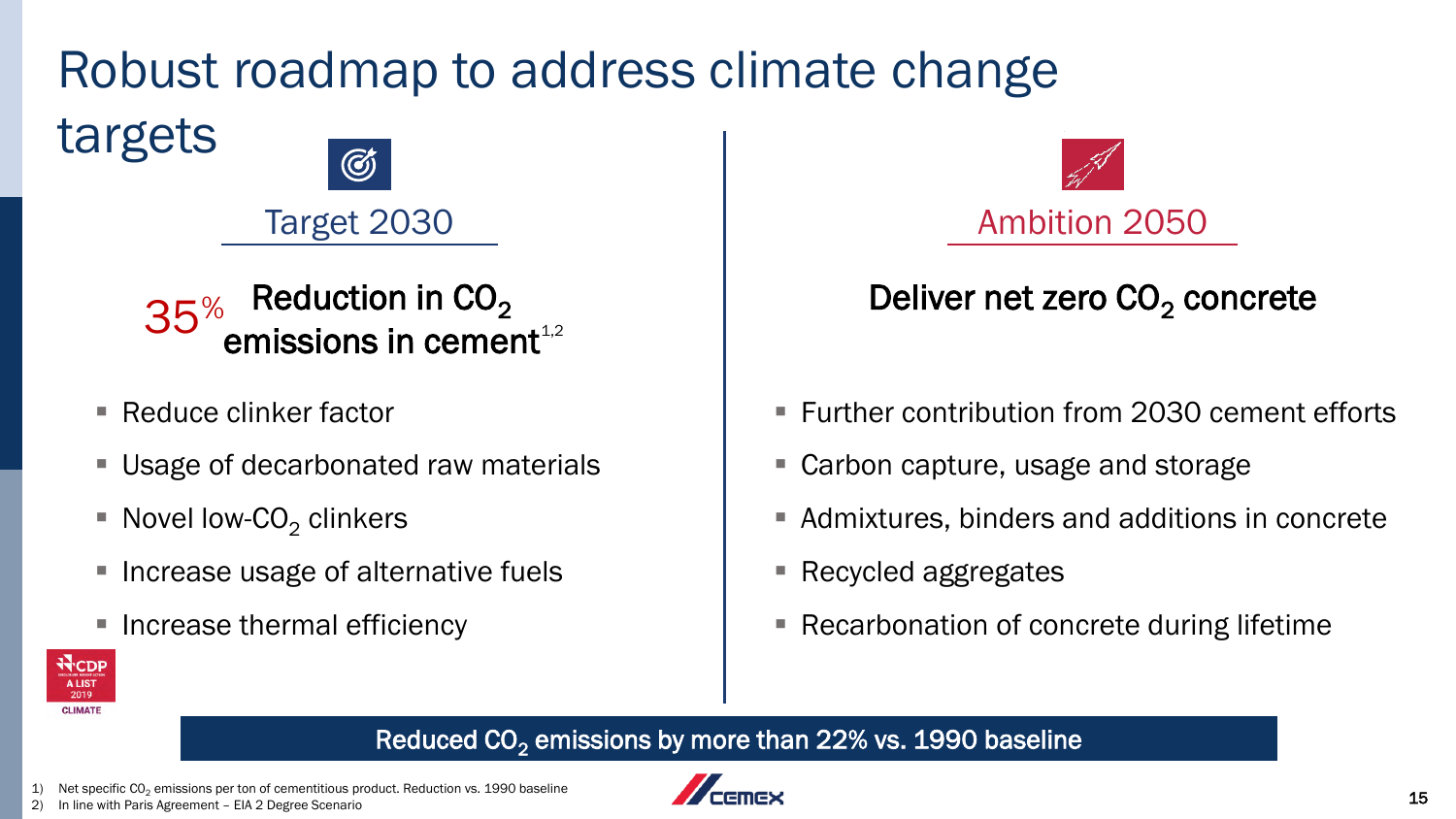### Creating superior returns for our shareholders



1) EBITDA margin target considering our current portfolio 2) Per ton of cementitious product. Reduction vs. 1990 baseline